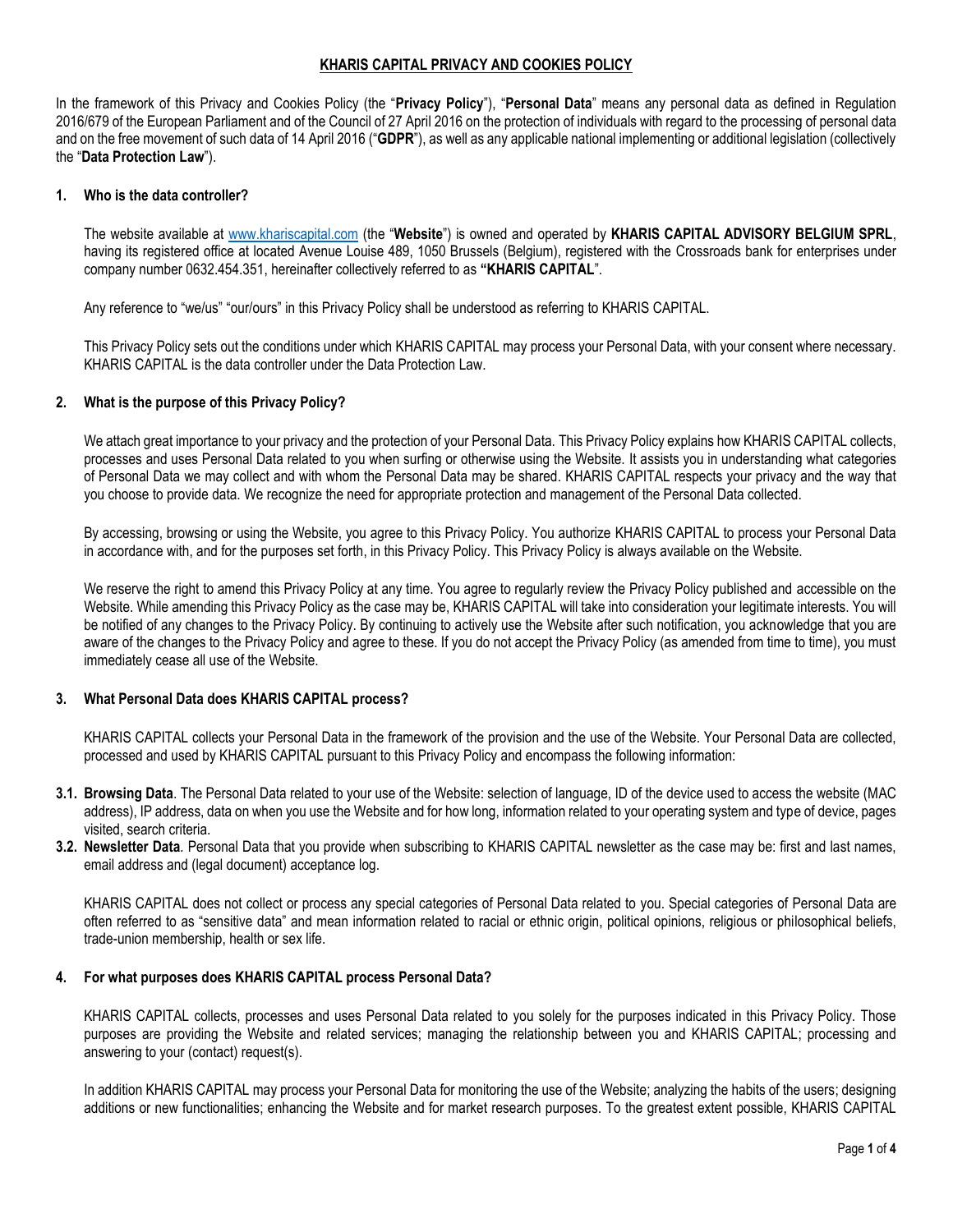shall process aggregate data (which is data that does neither identify you nor can be linked to you, such as statistic data), pseudonymized or anonymized data, rather than Personal Data, when the purposes of such processing can be achieved in the same way.

If you expressly consent to the use of your Personal Data for commercial communications (KHARIS CAPITAL newsletters – direct marketing purposes), KHARIS CAPITAL will use your Personal Data for the purposes for which you have granted consent until you revoke such consent. More precisely and subject to your express consent when you provide your email address and/or mobile telephone number, KHARIS CAPITAL may send you, by email and/or text message, newsletters and commercial communications regarding KHARIS CAPITAL and/or its activities. If you wish that your Personal Data be no longer processed for direct marketing purposes, you have the right to withdraw at any time your consent to such processing, free of charge and without having to provide a justification. The procedure for doing so is outlined in section [8](#page-1-0) of this Privacy Policy.

KHARIS CAPITAL may use your Personal Data for new purposes which are yet unforeseen in this Privacy Policy, either on the basis of an applicable statutory authorization/obligation or of your consent. In any event, prior to using your Personal Data for other purposes, KHARIS CAPITAL will inform you about the changes to this Privacy Policy and, in case of consent-based activities, KHARIS CAPITAL will offer you the possibility to decline participation in these changes.

## **5. How does KHARIS CAPITAL protect your Personal Data?**

We have put in place the required security measures in order to protect the Personal Data obtained through the use of the Website against accidental or unauthorized destruction, loss as well as illicit or unauthorized modification, use, access and other processing. We take steps to maintain the confidentiality of your Personal Data and protect it from unlawful disclosure. KHARIS CAPITAL will not make your Personal Data publicly available without your prior express consent.

## <span id="page-1-1"></span>**6. To whom can KHARIS CAPITAL disclose your Personal Data?**

To provide the Website, KHARIS CAPITAL may call upon the services of subcontractors to whom certain Personal Data related to you may be communicated. KHARIS CAPITAL has taken appropriate measures to ensure the protection of aforesaid Personal Data, in accordance with the Data Protection Law. For Example, KHARIS CAPITAL makes use of services of subcontractors for website development/hosting services and for emailing services.

Generally, we will not transfer your Personal Data to third parties, except the transfers (i) authorized under applicable law or (ii) as mentioned in this sectio[n 6](#page-1-1) or elsewhere in this Privacy Policy. You also consent to the transfer of your Personal Data in the event KHARIS CAPITAL sells or transfers all or a portion of its business or assets to a third party.

To the extent that this involves the transfer of Personal Data to countries outside of the European Economic Area, in countries not considered by the European Commission as ensuring an adequate level of personal data protection, KHARIS CAPITAL shall ensure that measures are put in place in accordance with the Personal Data Law, such as entering into EU Standard Contractual Clauses.

# **7. How long does KHARIS CAPITAL keep your Personal Data?**

KHARIS CAPITAL will not retain your Personal Data for a period longer than necessary to achieve the purposes defined in this Privacy Policy, unless KHARIS CAPITAL has a specific legitimate interest in storing your Personal Data for a longer period (e.g. to the extent the data is required to clarify an alleged infringement of third party rights or to comply with a legal or regulatory obligation). See also section [9](#page-2-0) on cookies below.

Your Newsletter Data, as the case may be, will be retained as long as you do not unsubscribe to KHARIS CAPITAL newsletter.

#### <span id="page-1-0"></span>**8. What are your rights as data subject?**

You are entitled to access to your Personal Data, as collected and processed by KHARIS CAPITAL, and request the modification or suppression thereof if it is incorrect or unnecessary. To exercise these rights, please send your request to KHARIS CAPITAL by email at [info@khariscapital.com,](mailto:info@khariscapital.com) together with a copy of your ID or other identification document. In addition, you may object to the processing of your Personal Data for direct marketing purposes (newsletter), as the case may be, at any time, free of charge and without having to provide a justification by following the abovementioned procedure. In general, you are also entitled to withdraw your consent to any processing based thereon, at any time. This withdrawal of consent does however not compromise the legality of the processing based on consent made prior to such withdrawal.

You may exercise these rights free of charge. However, KHARIS CAPITAL may charge a reasonable fee or refuse to act on a request if it is manifestly unfounded or excessive, in particular because of its repetitive character.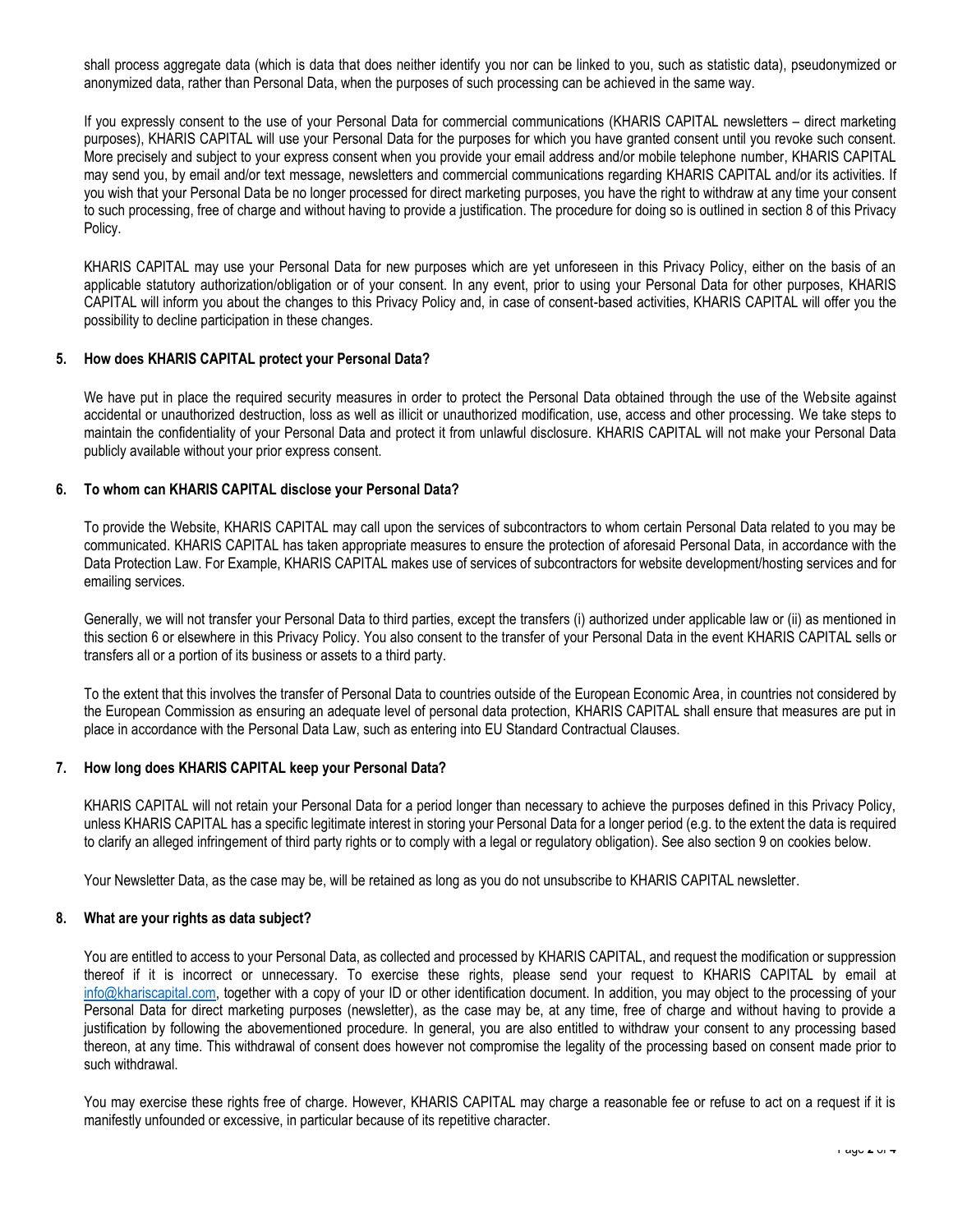If you consider that the processing of your Personal Data infringes the Data Protection Law, you have the right to lodge a complaint with a supervisory authority, in particular in the Member State of the European Union of your usual place of residence, your place of work or the place where the infringement occurred. The Belgian supervisory authority is Data Protection Authority [\(https://dataprotectionauthority.be/\)](https://dataprotectionauthority.be/).

# <span id="page-2-0"></span>**9. Does KHARIS CAPITAL use cookies?**

## **9.1.** *Definition and categories of cookies*

KHARIS CAPITAL uses so-called "cookies" on the Website to improve your navigational experience. Cookies are pieces of data (small electronic text files) stored on the device of the user that contain data about a user or its device. There are different categories of cookies:

- **Necessary / technical cookies**: these cookies are essential to the functioning of the websites as they enable the use of certain parts thereof. For example, they allow you to navigate between different parts of the websites and applications, to complete forms, etc. If you refuse these cookies, certain parts of the websites and applications will not function or will not function optimally. Your prior consent for the use of these cookies is not required.
- **Analytic / statistical cookies – performance cookies**: these cookies allow us to recognize visitors, to count them and to identify the way they navigate. This helps to improve user navigation and ensure that users can find what they need more easily and quickly. Performance cookies are used to collect information about the use the visitor makes of the websites. These cookies help understanding how visitors interact with websites and applications and the reasons for certain error messages. They allow to test new functions. Such information is used to improve the user experience.
- **Functional / preference cookies**: such cookies make websites and applications easier to use, more enjoyable for visitors and give you a more personalized browsing experience. For example, these cookies may remember your language preferences.
- **Tracking / marketing cookies**: these are targeting cookies that allow us to collect statistics on visitors and send them personalized commercial messages, advertisements and promotions.

## **9.2.** *Cookies used by KHARIS CAPITAL*

In the framework of the use of the Website, cookies may be placed on your device to collect both anonymous data and personal data related to you as specified in this Privacy Policy. When you visit the Website for the first time, information on privacy and wording regarding the consent to the use of cookies will appear on the home page through a "cookie banner" or "cookie pop-up". By clicking on "Cookie settings", you can provide your consent per category of cookies. Such consent will be stored in your browser, so that the information of the cookie banner/cookie pop-up does not have to be repeated on every page of the Website or at your next connection. In the event that your consent would no longer be registered in your browser (e.g. in case of suppression of the cookies), the cookie banner/cookie pop-up will appear again the next time you visit the Website.

The Website installs and uses certain technically required cookies on your device which do not require your prior consent. Other cookies (such as cookies to improve the navigational experience by keeping record of certain data (this avoids the user having to reintroduce such data at each connection) and by tailoring the content of the Website to your preferences may be installed and used on the basis of your consent.

Most cookies only work for a session or a single visit. It is also possible for you to set up your browser to be informed during each creation of cookies or to prevent their storage, individually or not. You may set/modify your cookie preferences at any time. However, disabling cookies may prevent access to certain parts of the Website or making such access more difficult or no longer available to you.

KHARIS CAPITAL uses analytics cookies to gather general information on how users use the Website (e.g. which pages they visit most frequently). These cookies do not collect any data that may lead to an identification of the users. All information collected with the aid of such cookies exclusively serves the purpose of understanding and improving the functionality of the Website. KHARIS CAPITAL uses Google Analytics, a web analytics service provided by Google Inc., 1600 Amphitheatre Parkway, Mountain View, CA 94043, USA ("**Google**"). The information regarding your use of the Website generated by Google Analytics is usually transmitted to and stored on a Google server in the USA. However, the code "gat.\_anonymizeIp();" has been added to Google Analytics on the Website to ensure anonymous recording of IP addresses, known as "*IP masking*". Google IP address anonymization on the Website truncates your IP address within the European Union and European Economic Area territories. Only in exceptional cases will the full IP address be sent to a Google server in the USA and truncated there. Google will use this information on KHARIS CAPITAL's behalf to analyze your use of the Website, compile reports on Website activity and provide other Website and internet usage-related services. The IP address transmitted by your browser as part of Google Analytics is not merged with other Google data. You can prevent data generated and recorded by the cookie concerning Your use of the Website (including your IP address) from being sent to Google and prevent the processing of these data by Google by downloading and installing the browser plugin available via the link [https://tools.google.com/dlpage/gaoptout.](https://tools.google.com/dlpage/gaoptout) Additional information on the Terms of Use and Data Privacy Policy of Google Analytics may be found at<https://www.google.com/analytics/terms/> an[d https://www.google.com/policies/privacy/partners/.](https://www.google.com/policies/privacy/partners/)

The table below lists the first-party and third-party cookies used by KHARIS CAPITAL on the Website: